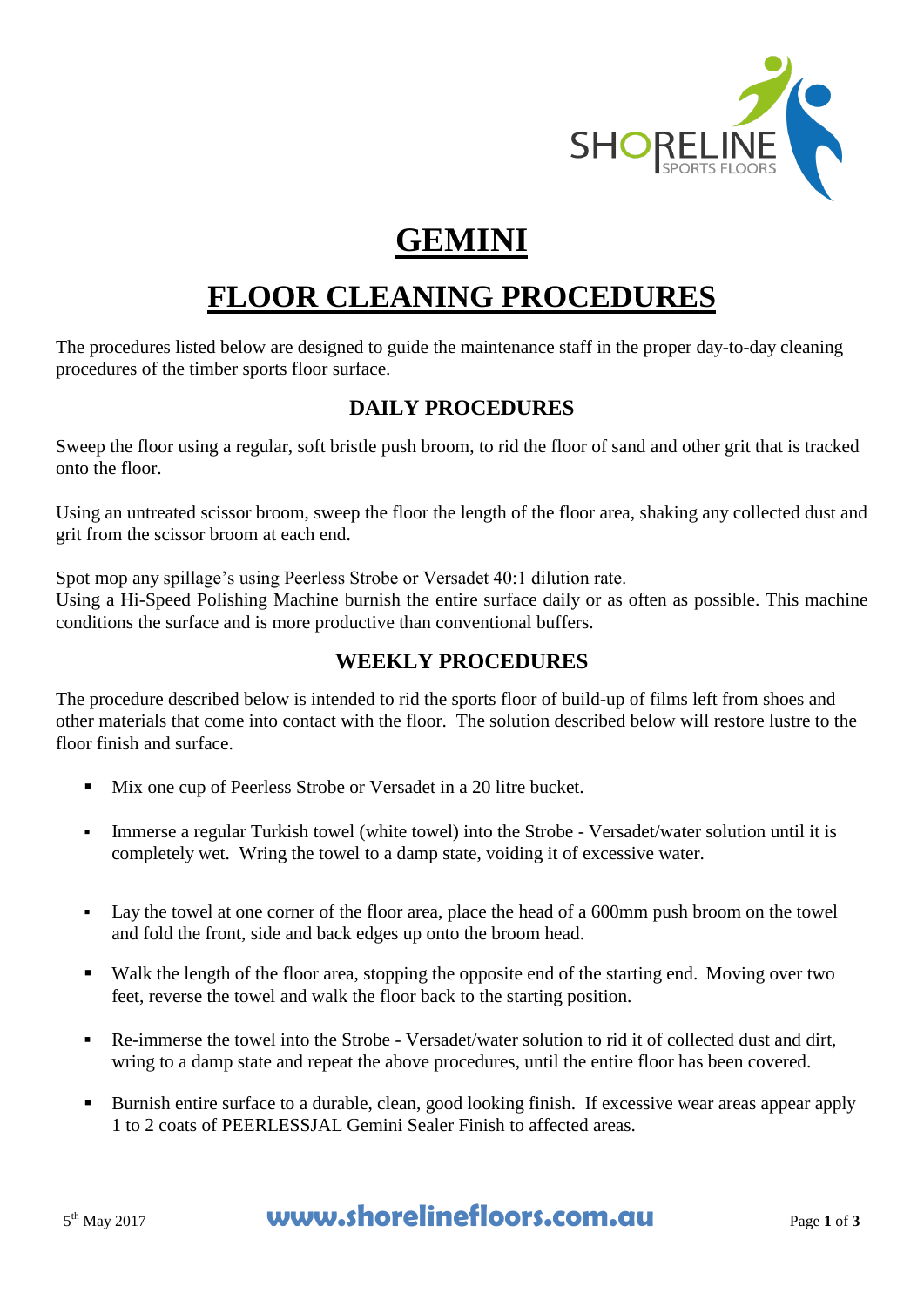

## **ANNUAL MAINTENANCE**

### **One or two coats of Gemini Finisher should be applied to the total floor area on a quarterly basis (4 – 8 coats per year).**

The following procedure will be required every two to four years. It is totally dependent on the amount of traffic and the routine maintenance systems employed.

Strip the floor with PEERLESSJAL All Purpose Stripping Emulsion to remove all polish and residues and allow floor to dry. Cut back entire floor with Sand Screen Discs under a rotary polishing machine. Cutback all edges and corners. The entire floor should be swept with lint free cloths moistened with solvent to ensure removal of all dust. Apply one coat of Oil Based Sealer. After the Oil Based Sealer is completely dry (usually 9-16 hours), wait 72 hours curing time before applying 3 - 4 coats of PEERLESSJAL Gemini Sealer Finish, buffing between coats.

## **SPECIAL MAINTENANCE**

Speech nights, school dinners, dances, etc. At these times the floor should look its very best. It is recommended that one coat of PEERLESSJAL Gemini Sealer Finish is applied prior to the activity.

Depending on the amount of soil-age that has occurred, it may be necessary, the following day, to at least sweep and buff the floor. However, after a dinner it is likely that the floor will require cleaning. This is done with PEERLESSJAL or Versadet cleaner. A coat of PEERLESSJAL Gemini Sealer Finish may be required.

After the application of the Gemini coat the floor should be left overnight to cure and then buffed using a Hi-Speed Vac Polisher. The more time allocated to burnishing at this point, the more the finish will be conditioned.



# **www.shorelinefloors.com.au** Page 2 of 3